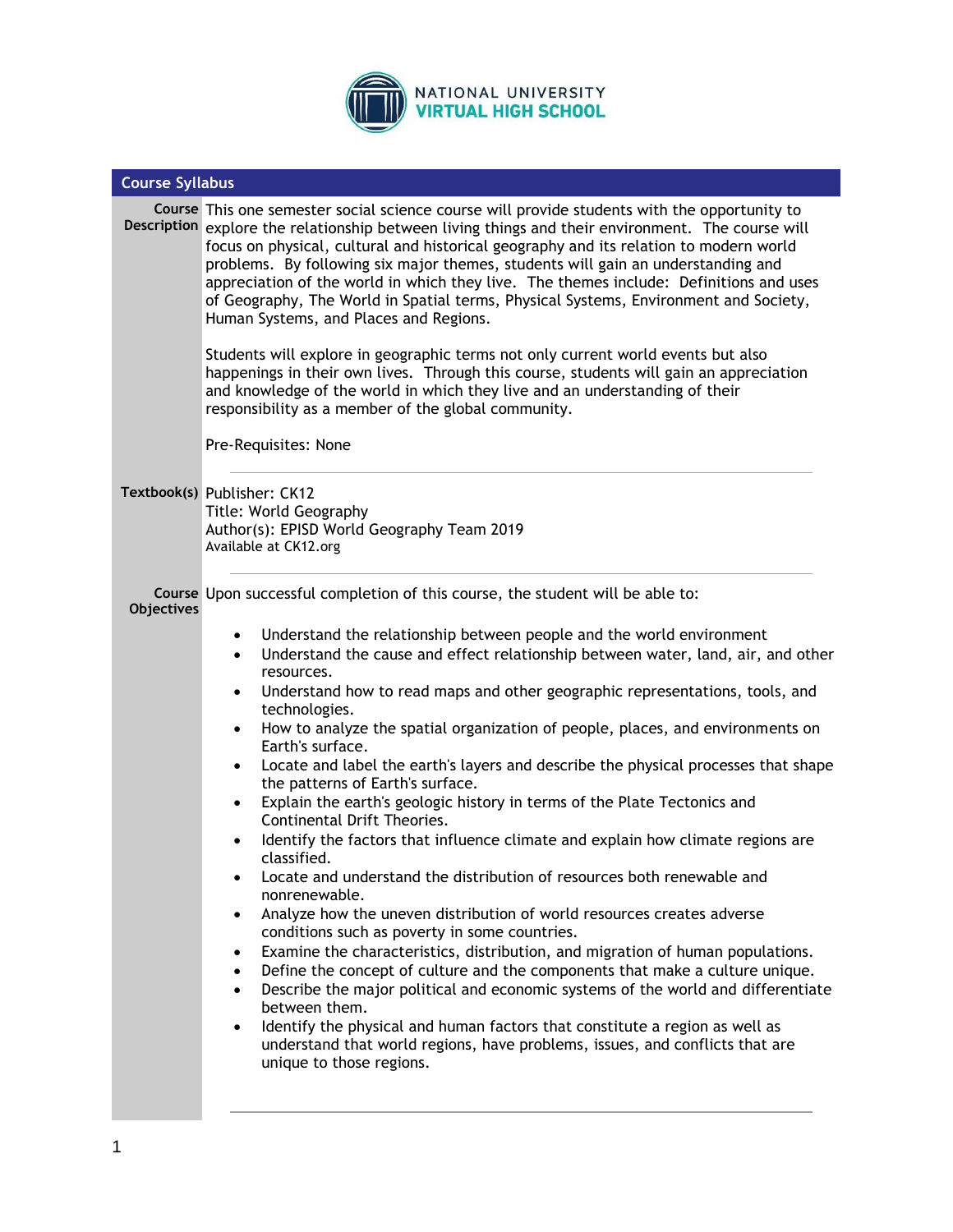

| Course<br>Outline | <b>Unit</b>                       | <b>Activities</b>                                                                                                           |
|-------------------|-----------------------------------|-----------------------------------------------------------------------------------------------------------------------------|
|                   | 1 Physical and Human<br>Geography | Learning Outcomes                                                                                                           |
|                   |                                   | Unit 1 Lecture                                                                                                              |
|                   |                                   | Reading Selection:<br>Unit 1: Physical Patterns and Processes<br>$\bullet$<br>Unit 2: Human Geographic Systems<br>$\bullet$ |
|                   |                                   | Unit 1 Discussions<br>Learning Styles Assessment<br>٠<br>Community Survey<br>٠                                              |
|                   |                                   | Unit 1 Assignment 1<br>5 Themes of Geography<br>$\bullet$                                                                   |
|                   |                                   | Unit 1 Assignment 2<br>Acid Rain                                                                                            |
|                   |                                   | Unit 1 Quiz                                                                                                                 |
|                   | 2 The United States and<br>Canada | Learning Outcomes                                                                                                           |
|                   |                                   | Unit 2 Lecture                                                                                                              |
|                   |                                   | Reading Selection:<br>Unit 3: United States and Canada<br>$\bullet$                                                         |
|                   |                                   | Unit 2 Discussions<br>Keystone Pipeline<br>$\bullet$<br><b>Borders</b><br>$\bullet$                                         |
|                   |                                   | Unit 2 Assignment 1<br>Immigration and Culture<br>$\bullet$                                                                 |
|                   |                                   | Unit 2 Assignment 2<br>Globalization<br>$\bullet$                                                                           |
|                   |                                   | Unit 2 Project Milestone                                                                                                    |
|                   |                                   | Unit 2 Quiz                                                                                                                 |
|                   | 3 Latin America                   | Learning Outcomes                                                                                                           |
|                   |                                   | Unit 3 Lecture                                                                                                              |
|                   |                                   | Reading Selection:<br>Unit 4: Latin America<br>$\bullet$                                                                    |
|                   |                                   | Unit 3 Discussions<br><b>Travel Guide</b><br><b>Colonialism Effects</b><br>$\bullet$                                        |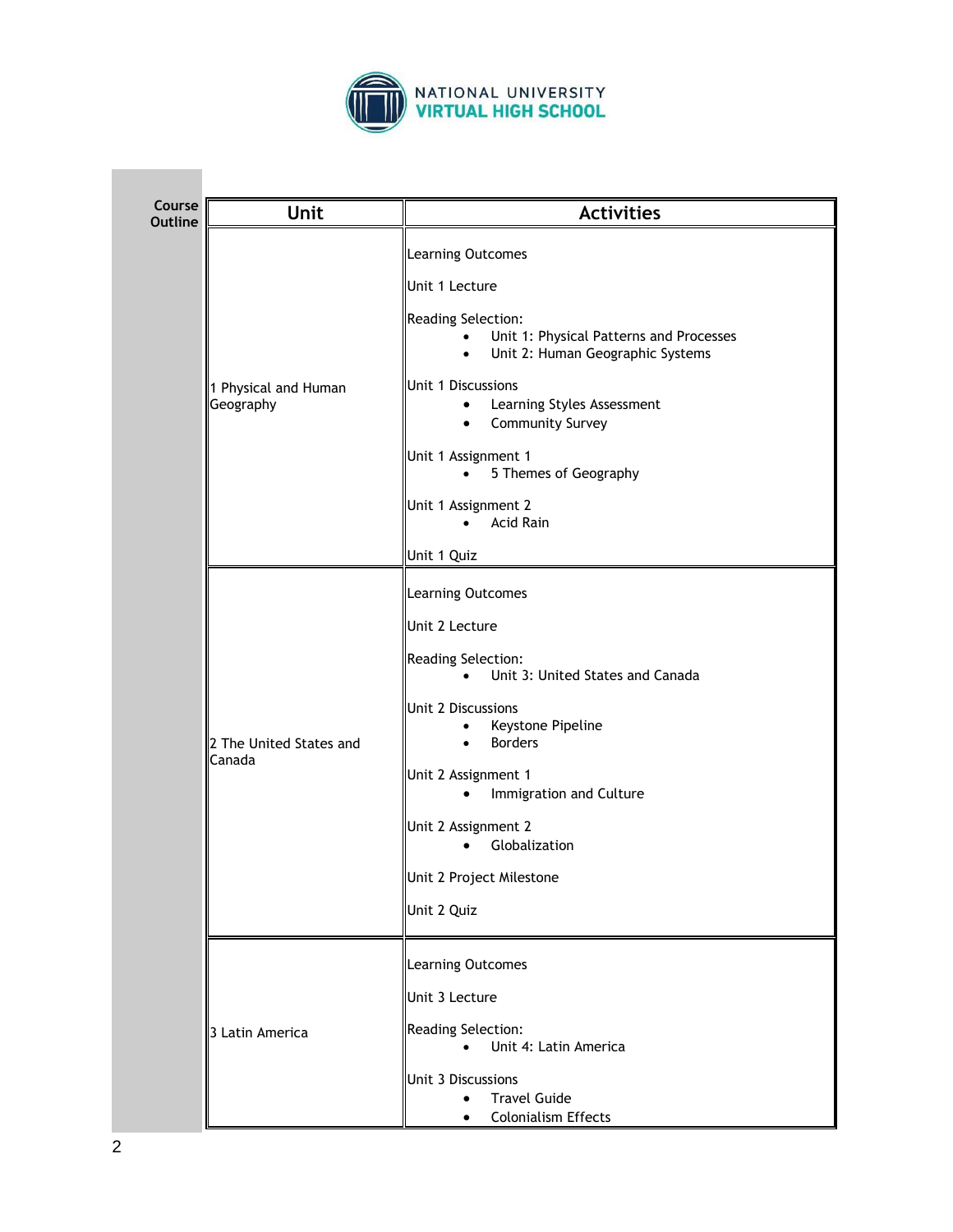

|                    | Unit 3 Assignment 1<br>Latin and South American Cultures<br>Unit 3 Assignment 2<br><b>Countries and Capitals</b>                                                                                                                                                                                                                                                    |
|--------------------|---------------------------------------------------------------------------------------------------------------------------------------------------------------------------------------------------------------------------------------------------------------------------------------------------------------------------------------------------------------------|
|                    | Unit 3 Quiz                                                                                                                                                                                                                                                                                                                                                         |
| 4 Europe           | Learning Outcomes<br>Unit 4 Lecture<br>Reading Selection:<br>Unit 5: Europe<br>٠<br>Unit 4 Discussions<br>Language and Culture<br>$\bullet$<br>Industrialization and Urbanization<br>$\bullet$<br>Unit 4 Assignment 1<br>European society/economy/exploration<br>Unit 4 Assignment 2<br>European Union<br>Unit 4 Project Milestone 2<br>Unit 4 Quiz<br>Midterm Exam |
| 5 Northern Eurasia | Learning Outcomes<br>Unit 5 Lecture<br>Reading Selection:<br>Unit 6: Russia, the Caucasus and Central Asia<br>$\bullet$<br>Unit 5 Discussions<br><b>Nuclear Waste</b><br>Soviet Ghost Town<br>Unit 5 Assignment 1<br>Nuclear Weapons/ Russia<br>$\bullet$<br>Unit 5 Assignment 2<br>Nuclear Waste Disposal<br>Unit 5 Quiz                                           |
| 6 Africa           |                                                                                                                                                                                                                                                                                                                                                                     |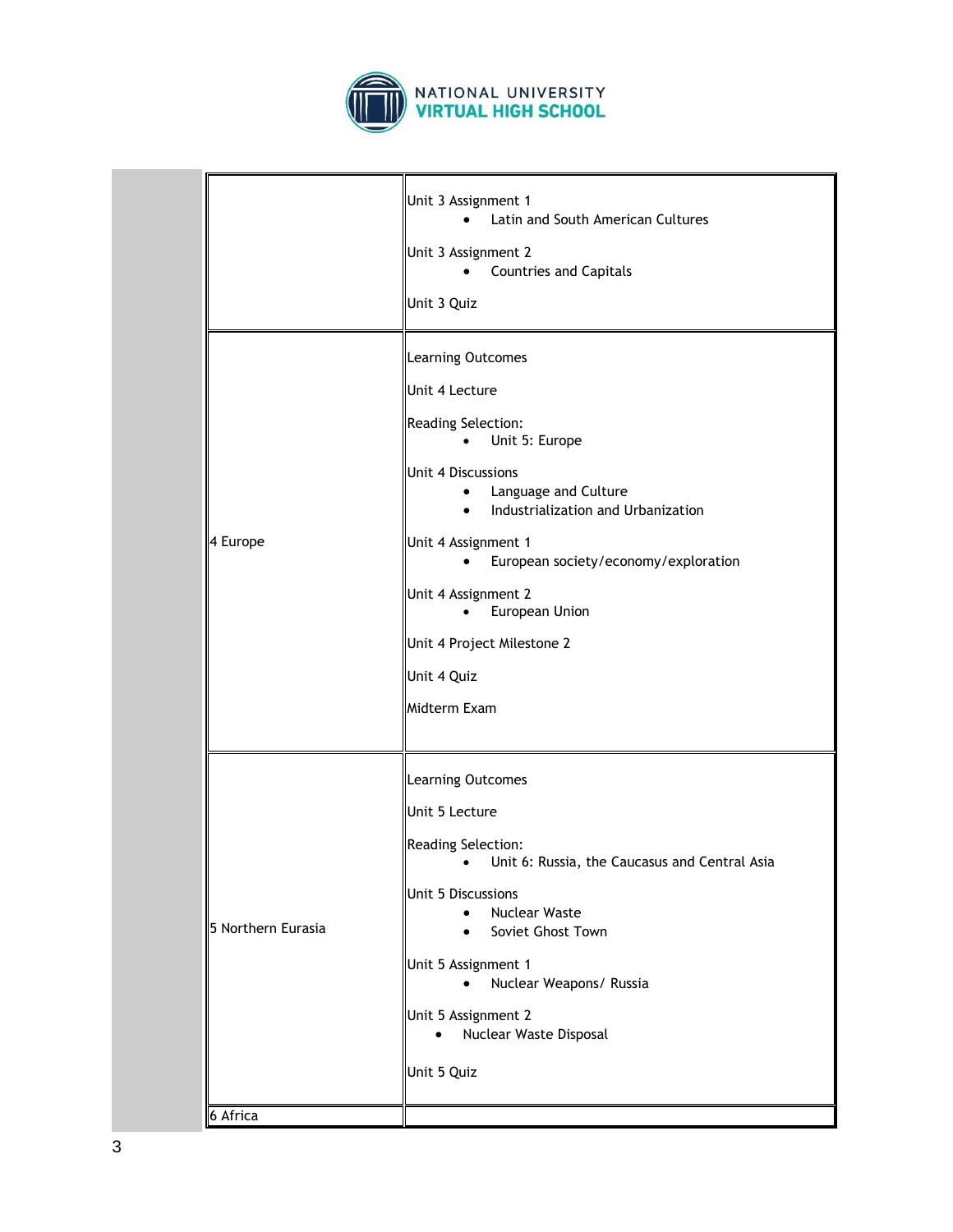

| Learning Outcomes         |                                                                                                                         |
|---------------------------|-------------------------------------------------------------------------------------------------------------------------|
|                           | Unit 6 Lecture                                                                                                          |
|                           | Reading Selection:<br>Unit 8: Africa<br>$\bullet$                                                                       |
|                           | Unit 6 Discussions<br>Women's Roles<br>$\bullet$<br>Get Involved<br>$\bullet$                                           |
|                           | Unit 6 Assignment 1<br><b>Environmental Challenges</b><br>$\bullet$                                                     |
|                           | Unit 6 Assignment 2<br>Impact of the Slave Trade<br>$\bullet$                                                           |
|                           | Unit 6 Project Milestone 3                                                                                              |
|                           | Unit 6 Quiz                                                                                                             |
|                           | Learning Outcomes                                                                                                       |
|                           | Unit 7 Lecture                                                                                                          |
|                           | Reading Selection:<br>Unit 7: Southwest Asia<br>Unit 8: South Asia<br>$\bullet$                                         |
| 7 Southwest Asia          | Unit 7 Discussions<br>Gandhi and Indian Independence<br>$\bullet$<br>Western Influence and the Middle East<br>$\bullet$ |
|                           | Unit 7 Assignment 1<br>Social Changes and Challenges<br>$\bullet$                                                       |
|                           | Unit 7 Assignment 2<br>Tourism                                                                                          |
|                           | Unit 7 Quiz                                                                                                             |
|                           | Learning Outcomes                                                                                                       |
|                           | Unit 8 Lecture                                                                                                          |
| 8 East Asia & the Pacific | Reading Selection:<br>Unit 10: East and Southeast Asia<br>Unit 11: Oceania                                              |
|                           | Unit 8 Discussions<br>Education and its Impact<br>$\bullet$<br>Tibet/China                                              |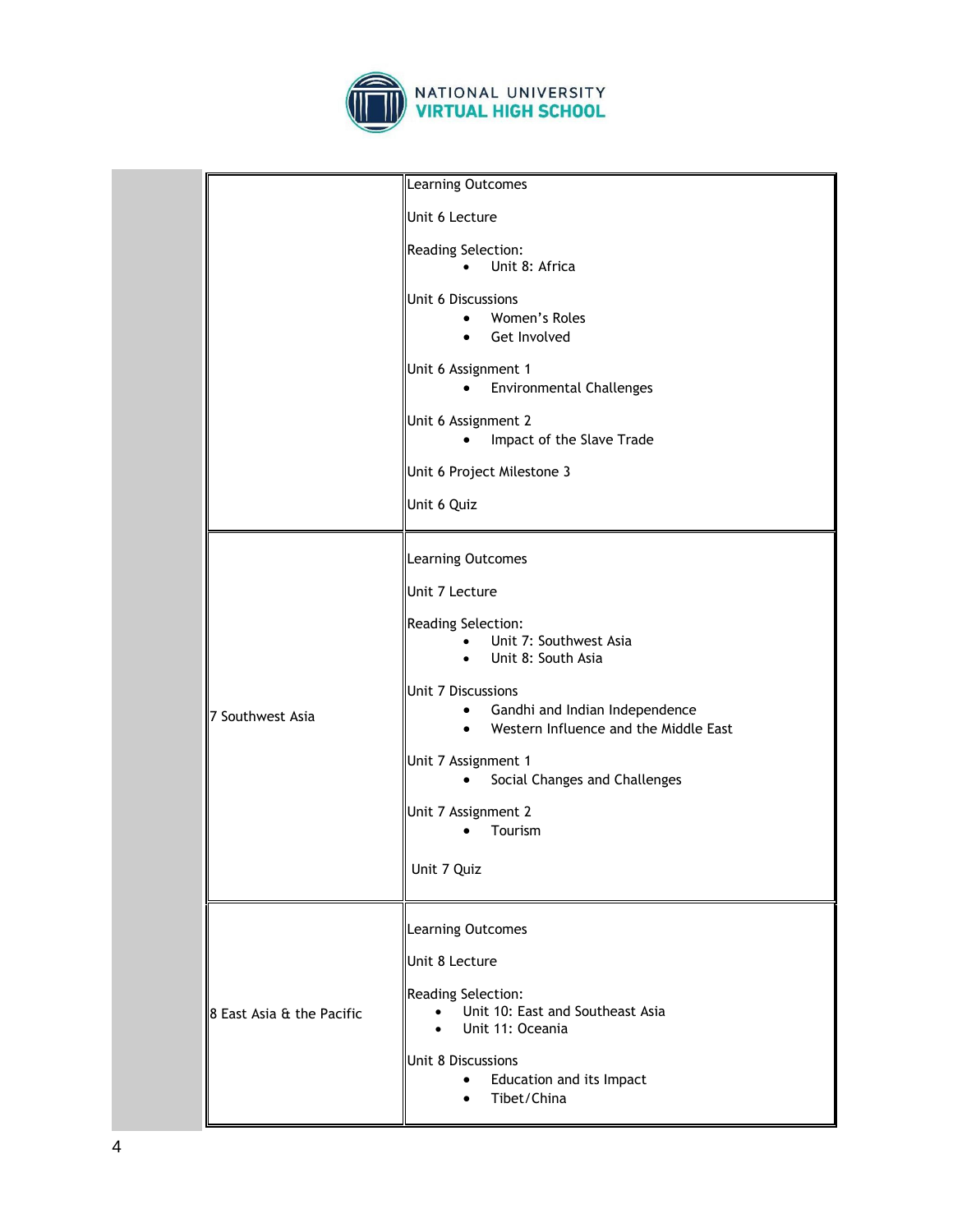

|  | Unit 8 Assignment 1                                                                                                                                                                                                                                |  |  |
|--|----------------------------------------------------------------------------------------------------------------------------------------------------------------------------------------------------------------------------------------------------|--|--|
|  |                                                                                                                                                                                                                                                    |  |  |
|  | Asian cultures                                                                                                                                                                                                                                     |  |  |
|  |                                                                                                                                                                                                                                                    |  |  |
|  | Unit 8 Quiz                                                                                                                                                                                                                                        |  |  |
|  |                                                                                                                                                                                                                                                    |  |  |
|  |                                                                                                                                                                                                                                                    |  |  |
|  | Final Project                                                                                                                                                                                                                                      |  |  |
|  |                                                                                                                                                                                                                                                    |  |  |
|  |                                                                                                                                                                                                                                                    |  |  |
|  | Final Exam                                                                                                                                                                                                                                         |  |  |
|  |                                                                                                                                                                                                                                                    |  |  |
|  |                                                                                                                                                                                                                                                    |  |  |
|  |                                                                                                                                                                                                                                                    |  |  |
|  |                                                                                                                                                                                                                                                    |  |  |
|  |                                                                                                                                                                                                                                                    |  |  |
|  |                                                                                                                                                                                                                                                    |  |  |
|  | Time Because this full semester course is completed in eight weeks, you should expect to<br>Management spend 12-15 hours per week on the readings, assignments, discussions (synchronous and                                                       |  |  |
|  |                                                                                                                                                                                                                                                    |  |  |
|  |                                                                                                                                                                                                                                                    |  |  |
|  | asynchronous), quizzes, project, test preparation and tests. Keep a regular schedule so<br>you do not fall behind. The pacing of the course and assignments are set forth in the<br>Course Outline, which will vary from instructor to instructor. |  |  |
|  |                                                                                                                                                                                                                                                    |  |  |
|  |                                                                                                                                                                                                                                                    |  |  |
|  |                                                                                                                                                                                                                                                    |  |  |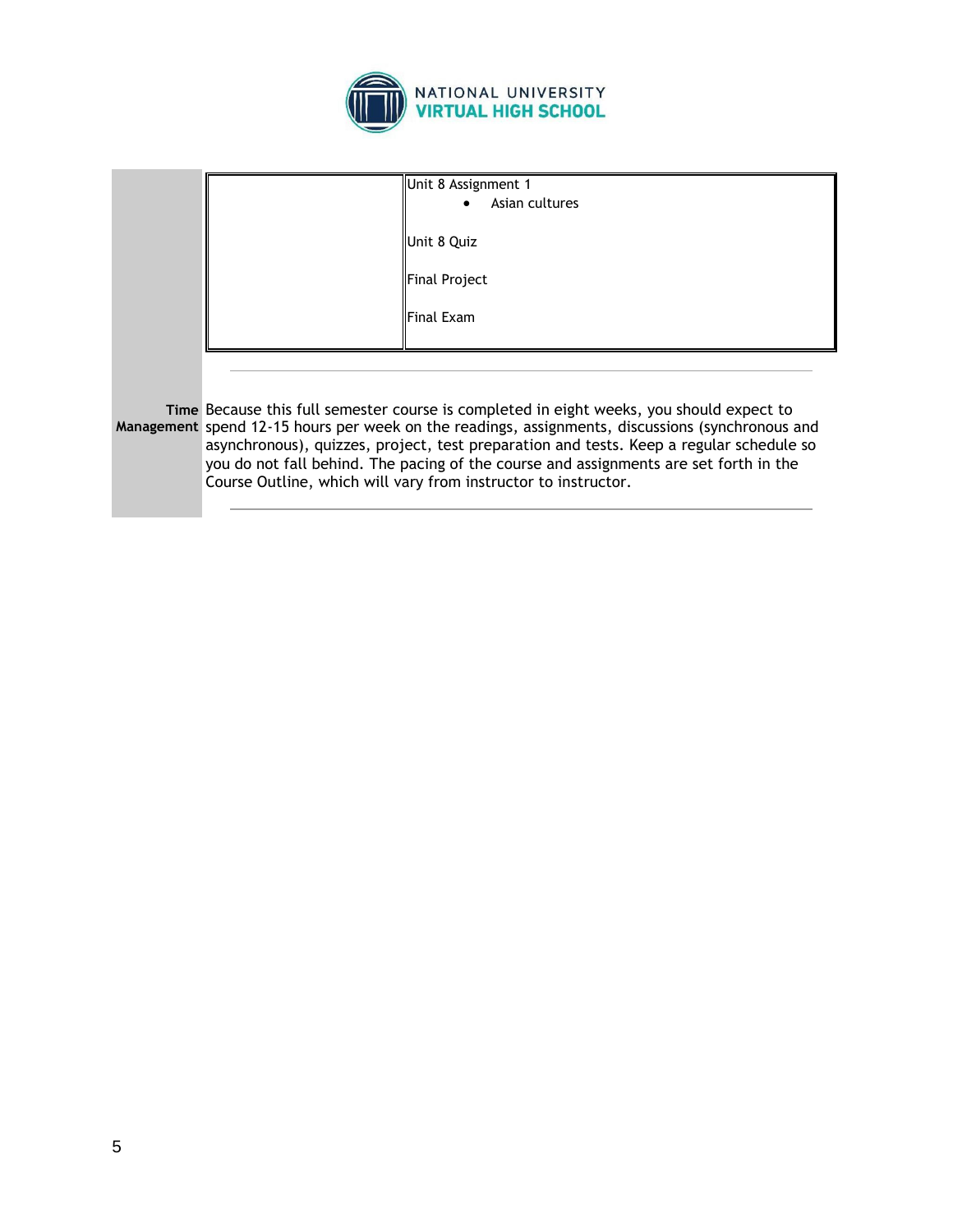

**Grading**  Grades are not "given" to students by instructors. Students earn their grades based upon Policy their performance in achieving the specific learning outcomes assessed by the instructor.

# **Grading Criteria**

NUVHS grading standards are as follows:

- A = Outstanding Achievement
- B = Commendable Achievement
- C = Marginal/Acceptable Achievement
- D = Unsatisfactory/Marginal Achievement

 $F =$  Failing

#### **Grading Scale**

| Letter Grade              | Percentage Earned |
|---------------------------|-------------------|
| $\overline{\mathbf{A}}$   | $95% +$           |
| $\overline{A}$ -          | 90% - 94.9%       |
| $B+$                      | 87% - 89.9%       |
| $\overline{\mathbf{B}}$   | 84% - 86.9%       |
| $\overline{B}$ -          | 80% - 83.9%       |
| $\overline{C}$ +          | 77% - 79.9%       |
| $\overline{\text{C}}$     | 74% - 76.9%       |
| $\overline{\text{C}}$     | 70% - 73.9%       |
| $\overline{D+}$           | 67% - 69.9%       |
| $\overline{\mathsf{D}}$   | 64% - 66.9%       |
| $\overline{\mathsf{D}}$ - | $60\% - 63.9\%$   |
| $\overline{\mathrm{F}}$   | 59% and lower     |

**NUVHS NUVHS Expected Schoolwide Learning Results (ESLRs):**

**Expected Schoolwide** 

**Learning**  It is anticipated that NUVHS students will be:

**Results** 

# **(ESLRs) Engaged Learners**

- 1. Demonstrate self-directed learning skills such as time management, and personal responsibility through the completion of course requirements
- 2. Develop an understanding of their own preferred learning styles to enhance their overall academic potential
- 3. Incorporate effective and relevant internet and multimedia resources in their learning process to broaden their knowledge base